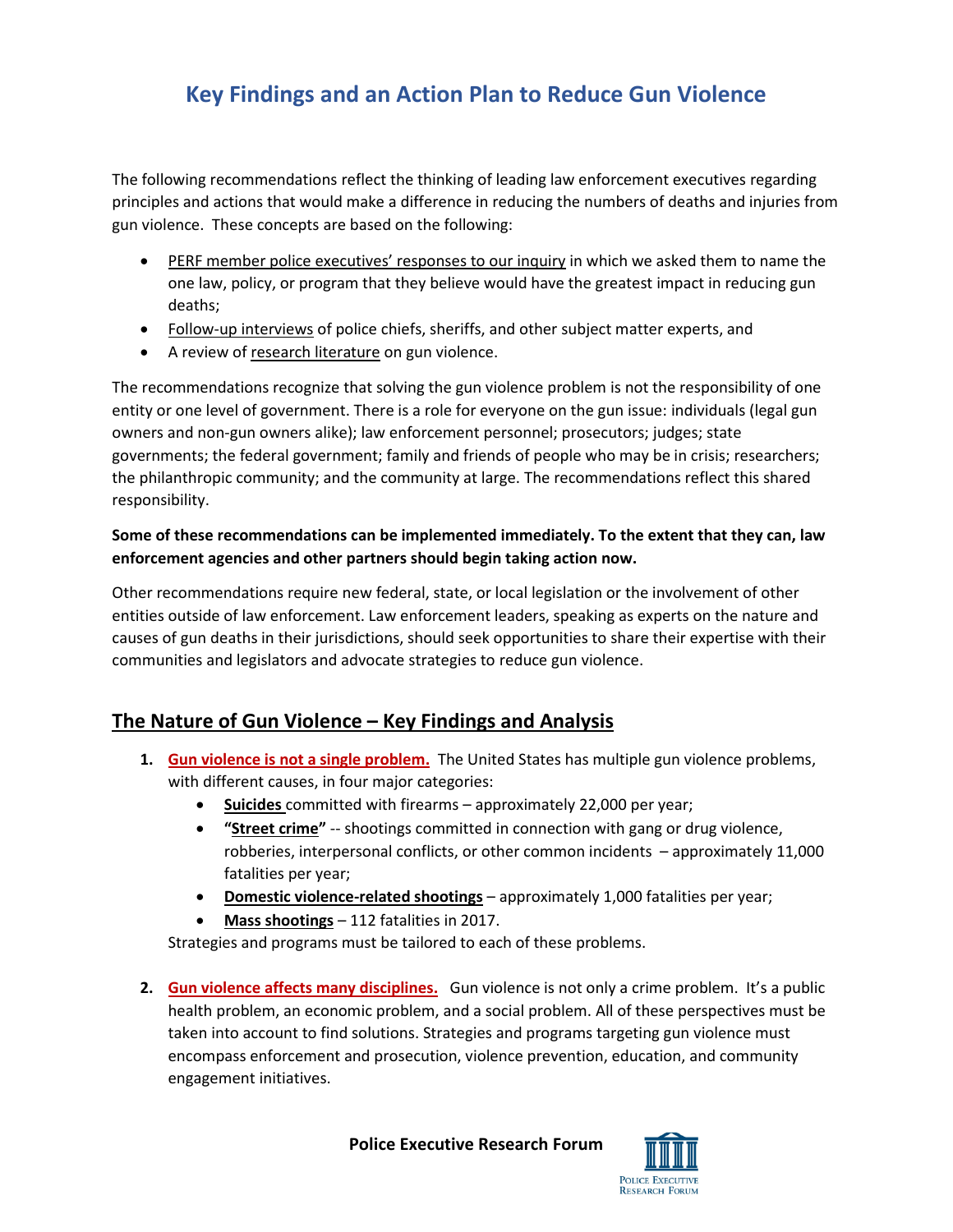- **3. Solutions to gun violence are not an "either-or" proposition**. Solutions must address both the proliferation of guns as well as the people who possess or use guns illegally.
- **4. The justice system is failing by not holding gun offenders accountable**. In many jurisdictions, police chiefs report that the justice system provides little or no deterrent to illegal gun possession or use. Offenders are frequently arrested over and over again, and the justice system often seems unresponsive to the issue of gun crime and violence.
- **5. State and local governments must play a role.** The problem of gun violence will not be solved through federal action alone. States and localities are often in the best position to enact laws and policies that can have the greatest impact on gun violence.
- **6. Police and sheriffs' departments can have an impact.** Combating gun violence requires more than legislative and policy responses. Law enforcement agencies should take effective action by implementing evidence-based enforcement and prevention strategies and vigorously investigating all shooting incidents. Police chiefs and sheriffs should use their role as community leaders to educate the public about local gun violence patterns and serve as advocates for measures that will have an impact.
- **7. All Americans can help.** Individuals gun owners and non-gun owners alike must take responsibility for combating gun violence, through actions such:
	- Safely securing weapons so they cannot be stolen, discovered by children, or used by persons with a mental illness or other condition;
	- Seeking assistance to ensure that family members or friends who are experiencing a mental health crisis cannot access firearms;
	- And cooperating with police and prosecutors in criminal investigations of gun crime.
	- Reporting lost or stolen weapons to the police.
- **8. We need research.** To a large degree, law enforcement agencies are "flying blind," testing new approaches to gun violence with little research to guide them about which strategies are effective. Approaches to combating gun violence should be informed by rigorous, high-quality research, which should be supported by the federal government, private foundations and others.

## **Actions That Will Have the Largest Impact in Reducing Gun Violence**

### **1. Keep guns out of the hands of people who are legally prohibited from owning them.**

This is PERF's #1 recommendation because it has the potential to reduce fatalities in all four categories of gun deaths: suicides; street crime; domestic violence-related shootings; and mass shootings.

- What We Know:
	- $\circ$  The National Instant Criminal Background Check System has prevented more than 1.5 million illegal firearms sales since 1998.

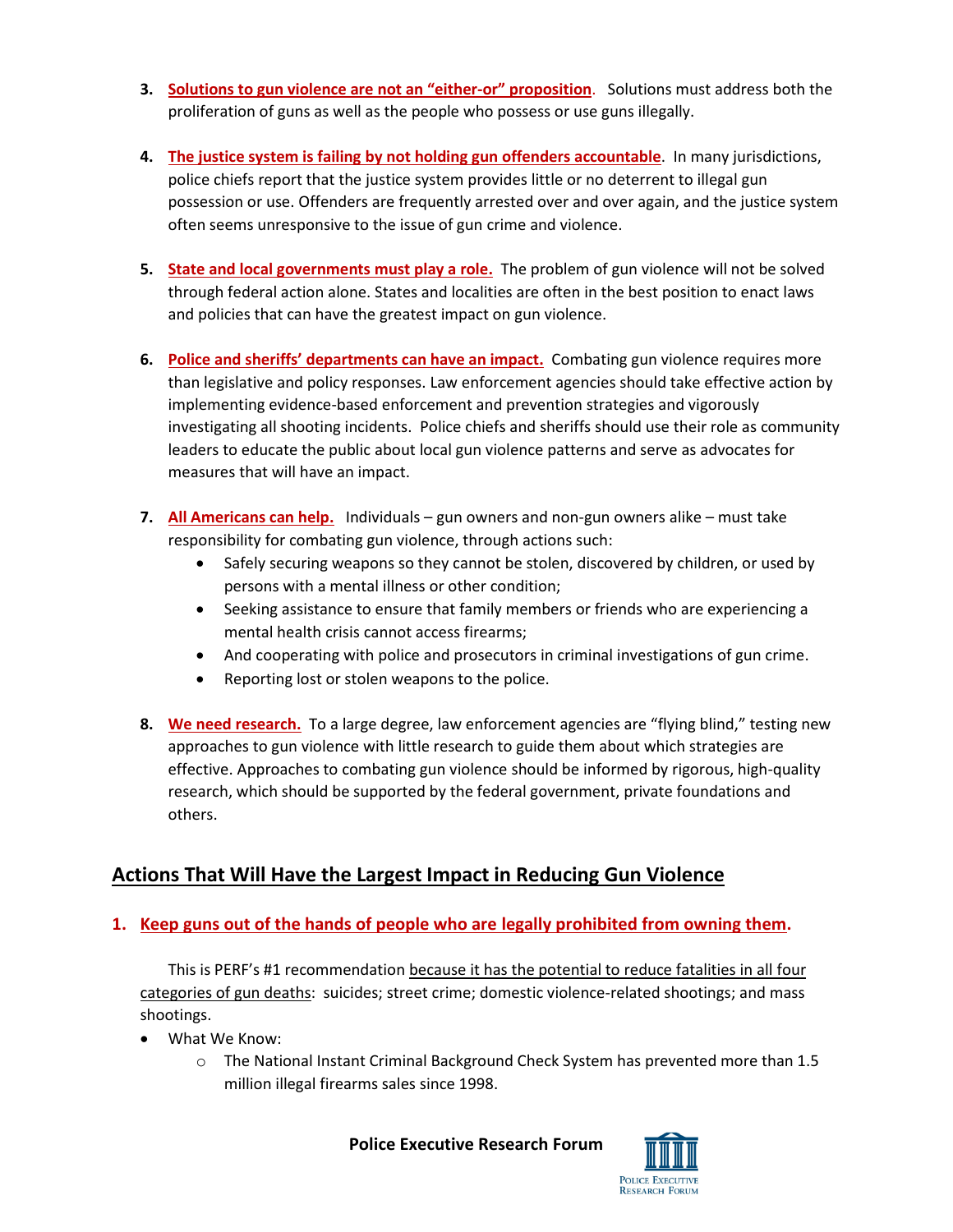- o **Still, a lack of timely, complete and standardized reporting of information into the databases that are part of the NICS limits its effectiveness, particularly with respect to information about applicants who have a history of mental illness.**
- $\circ$  Not all background checks can be completed within the three-business day window provided for under current law.
- $\circ$  In most states, the private sale or transfer of a firearm does not go through a background check process.
- o Most states do not require gun owners to be licensed or permitted.
- Recommended Approaches:
	- o Strengthen the federal **Background Check system** by:
		- Ensuring more **complete, timely, and standardized reporting of information** to the National Instant Criminal Background Check System, **with a particular focus on criminal convictions and drug abuse and mental health data**. (Implementation of the Fix NICS Act should be a priority.)
		- **Requiring background checks for all private sales and transfers** (potentially through Federal Firearms Licensees), to include weapons sold at gun shows and over the Internet.
		- **Increasing the length of time** during which background checks can be completed, so as to minimize "delayed denial" situations.
		- Expanding disqualifying criteria for purchasing a firearm **to include intimate partner domestic violence** (closing the so-called "boyfriend loophole") and the misdemeanor offense of stalking.
	- o States should enact **licensing or permitting systems** for gun owners as another mechanism to help ensure that people who purchase and possess firearms are responsible gun owners.
- Potential Impact on:
	- o Domestic violence
	- o Everyday gun violence
	- o Mass shootings
	- o Suicide
- Who's Responsible:
	- o Congress
	- o State legislatures
	- o Federal Firearms Licensees (gun dealers)

#### **2. We can prevent future killings by deterring people from illegally carrying firearms today.**

- What We Know:
	- Many gun criminals have extensive criminal histories, including for illegal gun possession, but do not face significant consequences until they commit a very serious crime.
	- $\circ$  Swift, certain, and proportional punishments can change behavior among some offenders and prevent future, more serious gun crimes.

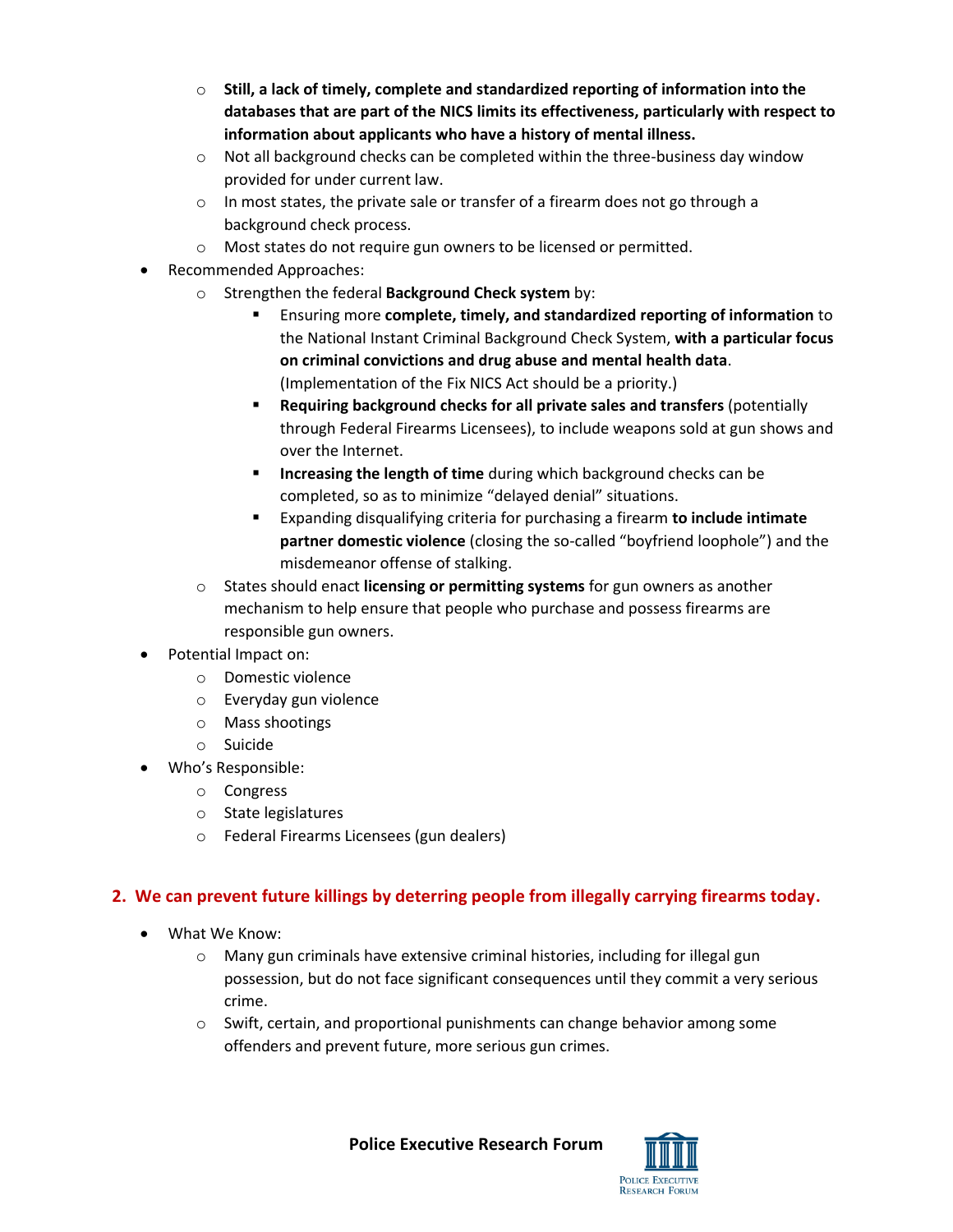- Recommended Approaches:
	- o States should enact **swift, certain, and proportional punishments** for those charged with illegal possession of a firearm and other gun crimes.
	- $\circ$  Penalties should be modest for first offenses, and should increase significantly for each subsequent offense. The purpose is not to incarcerate large numbers of offenders for long periods of time, but to convey a clear message that illegal carrying of firearms will not be tolerated. The goal is to break up the common pattern of repeated arrests for gun possession, with little or no consequences, eventually leading to an arrest for a homicide or other serious gun crime, with severe consequences.
	- o Accountability measures should be supported by an **education campaign** alerting the public to the consequences of illegally carrying firearms.
	- o Law enforcement agencies should **work closely with state and local prosecutors,** early in the investigatory process, to build strong cases that can be successfully prosecuted.
	- o As part of their focused deterrence strategies, agencies should form **close partnerships with federal officials** on prosecuting high-risk gun offenders in federal court.
	- o Agencies should create and support **victim and witness protection programs** to guard against intimidation and to support cooperation with investigators and prosecutors.
- Potential Impact on:
	- o Domestic violence
	- o Everyday gun violence
- Who's Responsible:
	- o State legislatures
	- o State and local governments (executive branch)
	- o Law enforcement agencies
	- o State, local, and federal prosecutors
	- o Judges

### **3. What every gun owner must do: Secure guns in the home, and remove guns from homes where they pose an extreme risk.**

- What We Know:
	- $\circ$  The ready availability of firearms in the home can dramatically increase the risk of domestic violence homicide.
	- $\circ$  Unsecured guns in the home can also increase the risk of suicide, especially among teens.
	- o Some mass shooters, including several school shooters, have used unsecured guns in their homes to commit their crimes.
- Recommended Approaches:
	- o Enact and enforce laws (such as Child Access Protection statutes) that mandate the **safe storage of firearms** in homes and vehicles. These laws should be supported by public education campaigns that explain how to safely secure firearms, as well as prosecution of violators.
	- o Enact and utilize **Extreme-Risk Protection Order** laws that allow family members or friends to petition the courts to order the temporary removal of firearms from individuals who may be at risk of harming themselves or others.

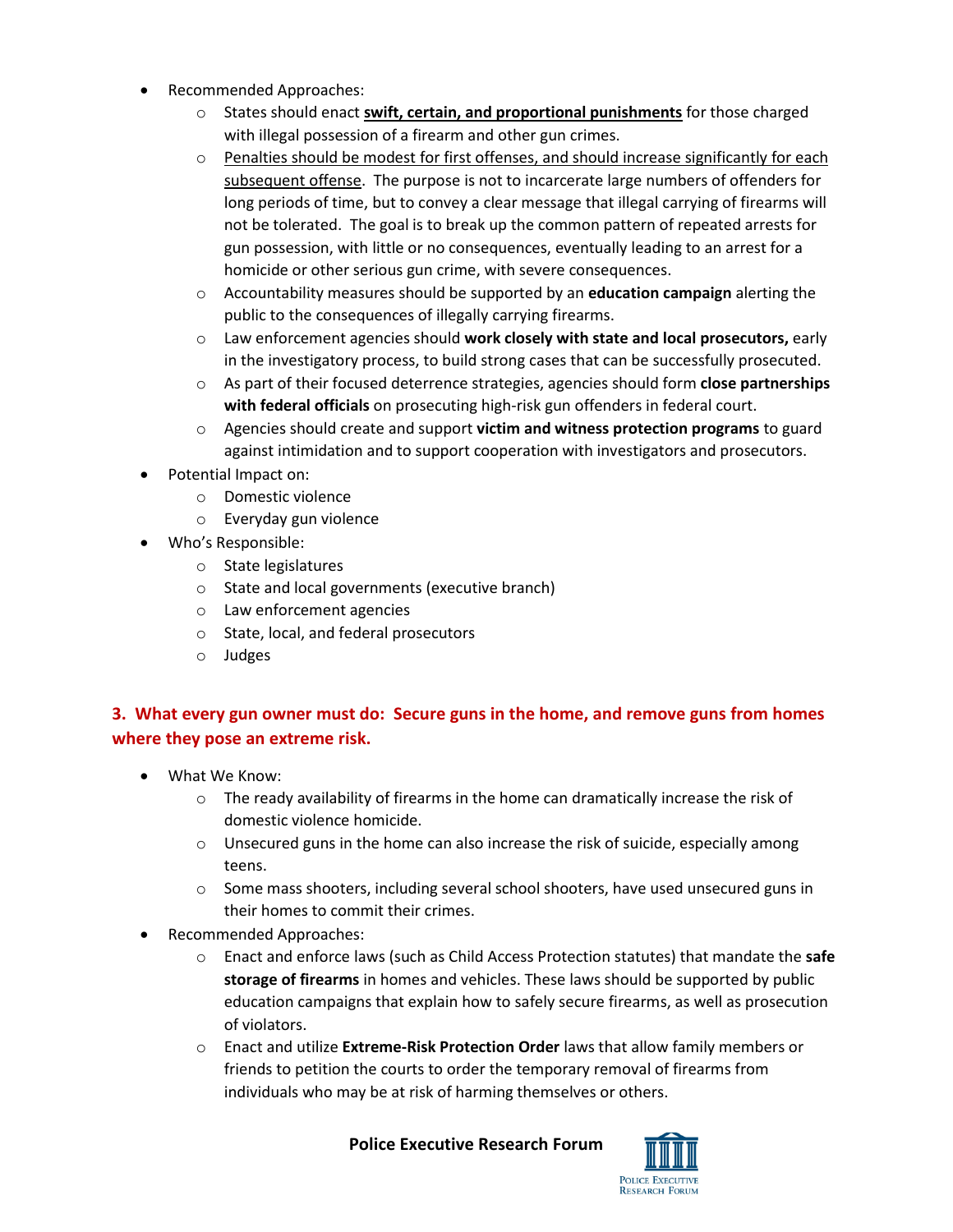- o Enact and enforce laws that provide for the **immediate surrender of firearms upon conviction** of domestic violence offenses or other disqualifying events under federal law. Agencies should create and train specialized units to enforce protection orders and remove firearms from these offenders.
- o Develop and use **lethality assessments tools** for officers responding to the scene of a domestic violence incident to help determine if the victim is at an increased risk of being killed in a subsequent incident. Such tools can complement problem-oriented policing strategies aimed at curbing domestic violence.
- o Enact laws requiring gun owners to **report to police the loss or theft of their firearms**.
- Potential Impact on:
	- o Domestic violence
	- o Mass shootings
	- o Suicide
- Who's Responsible:
	- o State legislatures
	- o Law enforcement agencies
	- o Individuals, including family members (both gun owners and non-gun owners)
	- o Prosecutors
	- o Courts

### **4. Implement evidence-based policing strategies to target the small number of offenders who are responsible for most gun violence.**

- What we know:
	- $\circ$  A small number of criminals commit a hugely disproportionate number of all gun crimes.
	- $\circ$  Most gun crimes take place in a relatively small number of compact geographic areas.
	- $\circ$  Enforcement strategies that identify and deter these small cadres of gun criminals have proven effective.
- Recommended approaches:
	- o Law enforcement agencies should vigorously **investigate non-fatal shootings and gun possession cases,** as a strategy for preventing future shootings and homicides.
	- o Agencies should implement **evidence-based enforcement and prevention strategies**  that include:
		- Focused deterrence
		- Hot spot policing
		- Directed patrols
		- Problem-oriented policing
	- o **Predictive Policing Models** can help agencies more effectively deploy resources to support these initiatives.
	- o Efforts to build **community trust and engagement** can help ensure that community members will tell police what they know about gun violence offenders.
- Potential Impact on:
	- o Everyday gun violence
- Who's Responsible:
	- o Law enforcement agencies
	- o Prosecutors

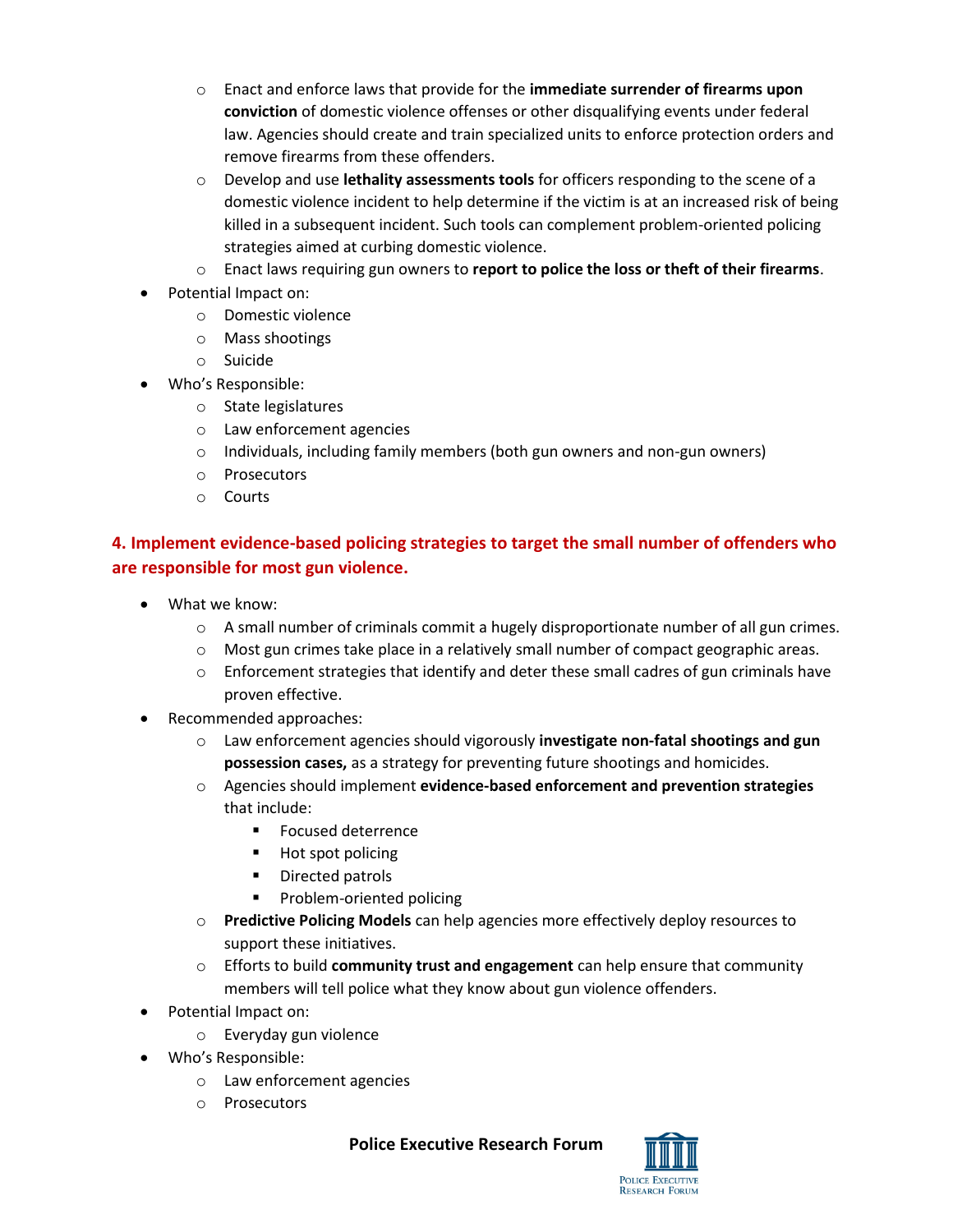- o Community members
- o The research community.

### **5. Ballistics technology is extremely powerful. We need to fully utilize it. Connecting guns helps to solve crimes and prevent future offenses.**

- What we know:
	- o The same weapon is frequently used in multiple gun crimes.
	- $\circ$  Technology is making it easier and faster for law enforcement agencies to connect weapons that are used in multiple crimes and to trace them to their original purchaser.
	- o Ballistics evidence supports both successful prosecution and the investigation of additional gun crimes.
- Recommended approaches:
	- o Law enforcement agencies should **collect ballistics evidence in all shootings**, including random shootings and those in which no one is hit.
	- o Agencies should strive to develop the necessary resources or partnerships to **run all ballistics evidence through NIBIN** (National Integrated Ballistics Information Network) and aggressively pursue all investigative leads. The goal should be to submit casings and receive results from NIBIN within 48 hours.
	- o Agencies should **test fire all guns they recover** and trace all crime guns through the eTrace system.
	- o The ATF's **Crime Gun Intelligence Centers** should be a priority for federal funding, and local agencies should take full advantage of this resource.
- Potential Impact on:
	- o Everyday gun violence
	- Who's Responsible:
		- o Law enforcement agencies
		- o ATF
		- o Congress

#### **6. Reducing the carnage: Limit the availability of high-powered firearms.**

- What We Know:
	- $\circ$  In most U.S. cities, semi-automatic pistols have replaced revolvers as the most common weapon used in everyday gun violence.
	- $\circ$  Higher caliber firearms/ammunition cause more physical harm to victims, increasing the chances of serious injury or death.
	- $\circ$  Mass shootings increasingly involve semi-automatic rifles that employ large capacity ammunition magazines.
	- $\circ$  So-called bump stocks, which can easily turn a semi-automatic gun into a near-fully automatic weapon, increase the rate at which the weapon fires. When combined with large capacity ammunition magazines, bump stocks dramatically increase the chances of mass casualties in certain shootings.
- Recommended Approaches:
	- o Limit the **capacity of ammunition magazines** to 10 rounds.

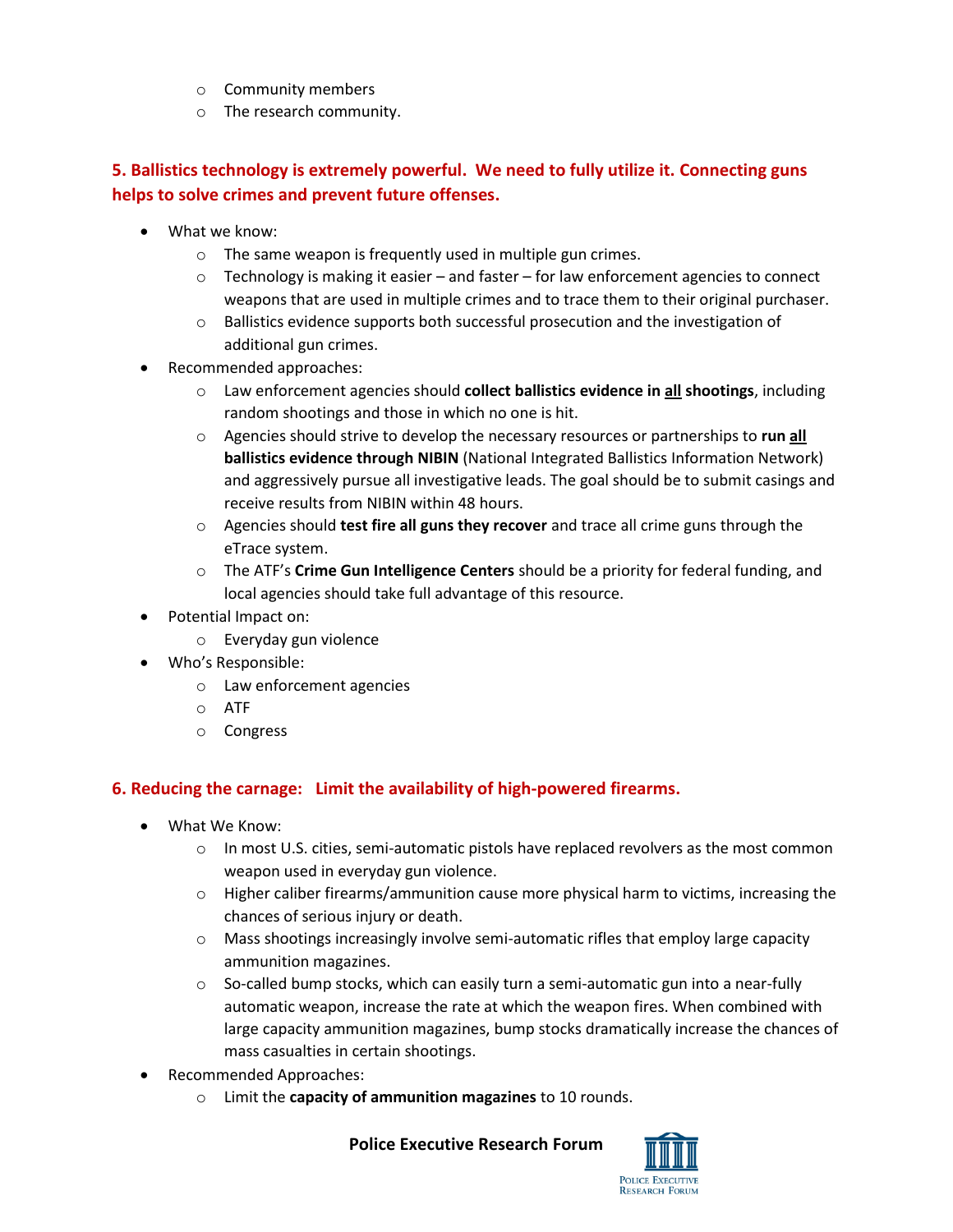- o Ban the **sale and importation of bump stocks.**
- o Ban the future **sale and importation of military-style weapons that have no purpose except to kill large numbers of people as quickly as possible.**
- Potential Impact on:
	- o Everyday gun violence
	- o Mass shootings
- Who's Responsible:
	- o State legislatures
	- o Congress

### **7. Stop guns from entering the black market.**

- What We Know:
	- $\circ$  In most gun crimes, the person with the weapon is not the original purchaser.
	- $\circ$  Many crime guns enter the black market through straw purchases, or they are stolen.
	- $\circ$  Once in the black market, crime guns often change hands among a network of gang members or other groups.
- Recommended Approaches:
	- $\circ$  Law enforcement agencies should vigorously investigate and prosecute both individuals and gun dealers who engage in **straw purchases and other illegal gun trafficking schemes**.
	- o To guard against gun store burglaries and robberies, there should be **strict physical security standards** at federally licensed firearms dealers.
	- o Individuals should be required to **report stolen or lost firearms.** To support the reporting of stolen firearms, there should be public education campaigns to explain how to record identifying information about the firearm (e.g., serial number) and how to report it as stolen.
- Potential Impact on:
	- o Domestic violence
	- o Everyday gun violence
	- o Mass shootings
- Who's Responsible:
	- o State legislatures
	- o Law enforcement agencies
	- o Individual gun owners

#### **8. Connecting the dots: Assessing threats to intervene in mass shootings.**

- What We Know:
	- o Almost all mass shootings are planned attacks that require time and effort to carry out.
	- o Offenders typically leave clues, often on social media.
- Recommended Approaches:
	- o Develop and use **threat assessment protocols** for individuals who come to the attention of law enforcement as potential mass attack offenders.